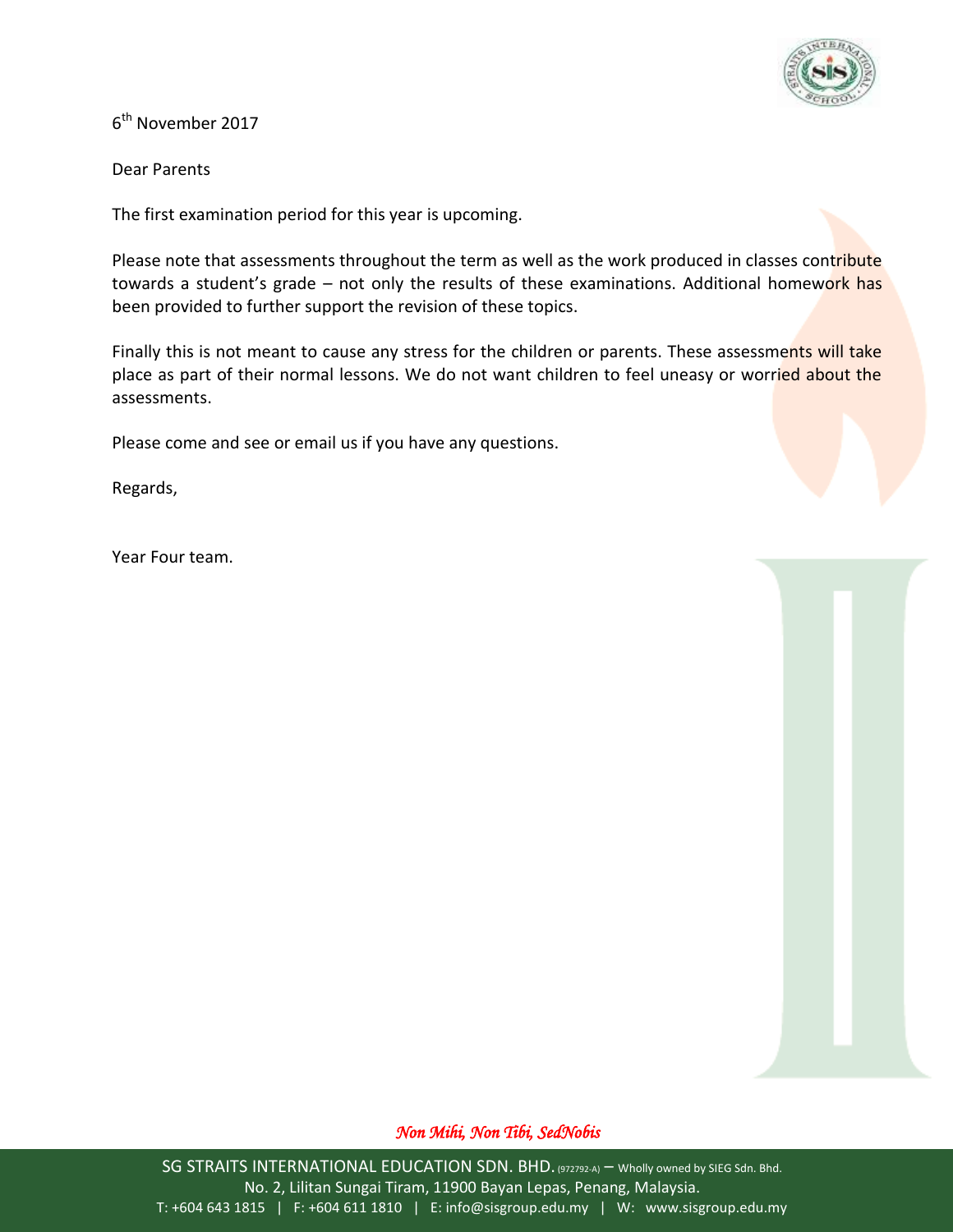

## **SIS Primary End of Autumn Term Exams**

## **Year Four**

| Subject         | Topic/skills/areas of understanding tested                               | Date and time of           |
|-----------------|--------------------------------------------------------------------------|----------------------------|
|                 |                                                                          | exam                       |
| <b>English</b>  | Narrative writing: past tenses, sequencing language, openers, linkers,   | November 20 <sup>th</sup>  |
|                 | adjectives, paragraphs, punctuation                                      | Monday written             |
|                 | Grammar: using the correct tenses; editing incorrect answers;            | test                       |
|                 | matching; multiple choice; capital letters; punctuation; linkers         |                            |
|                 | Reading: Answer in full sentences; multiple choices; matching            | November 21 <sup>st</sup>  |
|                 | Spelling: a range of words taken from this term's spelling lists (please | Tuesday grammar            |
|                 | check past Edmodo English posts)                                         | test                       |
|                 |                                                                          | November 22 <sup>nd</sup>  |
|                 |                                                                          | Wednesday reading          |
|                 |                                                                          | and spelling test          |
| <b>Maths</b>    | Count on and back in steps of 5. Rounding numbers to the nearest 10.     | November                   |
|                 | Addition and subtraction facts up to 100. Order two- and three-digit     | 20 <sup>th</sup> (Monday): |
|                 | numbers. Multiplication facts. Multiples. Halving. Find quarters of      | written test               |
|                 | shapes. Rectangles. Pentagons. Rectangles. Cuboids. Reflection of        | November                   |
|                 | pattern. Simple rotation. Counting money and solve word problems         | 23rd(Thursday):            |
|                 | involving money. Measure lines to the nearest centimetre. Right          | mental maths test          |
|                 | angles. Scales reading and draw arrow on the scale. Calculate simple     |                            |
|                 | time intervals. Tally Chart. Bar Chart.                                  |                            |
| <b>Science</b>  | Unit 1 - Human and Animals                                               | November 28 <sup>th</sup>  |
|                 | Endoskeleton and exoskeleton, Human skeleton, functions of skeleton,     | (Tuesday)                  |
|                 | muscles, drugs and medicines.                                            | The following week         |
|                 |                                                                          |                            |
|                 | Unit 3- Solids, Liquids and gases                                        |                            |
|                 | Different matter, particles, melting, freezing and boiling,              |                            |
|                 | Melting and boiling points                                               |                            |
|                 | Chapter1-5                                                               | November 23rd              |
| <b>Advanced</b> |                                                                          | Thursday-Reading           |
| <b>Mandarin</b> | Reading Comprehension-                                                   | Comprehension              |
|                 | Comprehension/ choose the correct HanYuPinYin/ fill in the blanks/       |                            |
|                 | circle the correct words                                                 | November 24th              |
|                 |                                                                          | Friday- Written test       |
|                 | Written test-                                                            |                            |
|                 | Write a diary according to the picture given.                            |                            |
|                 | Expand the sentences.                                                    |                            |
|                 |                                                                          |                            |
|                 |                                                                          |                            |
| Intermediate    | <b>Translation: Colour and Animal</b>                                    | $20^{th}$ (Monday)         |
| <b>Mandarin</b> |                                                                          | 11:45pm Writing            |
|                 |                                                                          | 23rd12:45-                 |
|                 |                                                                          | 1:15pm Speaking            |
|                 |                                                                          |                            |

## *Non Mihi, Non Tibi, SedNobis*

SG STRAITS INTERNATIONAL EDUCATION SDN. BHD. (972792-A) – Wholly owned by SIEG Sdn. Bhd. No. 2, Lilitan Sungai Tiram, 11900 Bayan Lepas, Penang, Malaysia. T: +604 643 1815 | F: +604 611 1810 | E: info@sisgroup.edu.my | W: www.sisgroup.edu.my